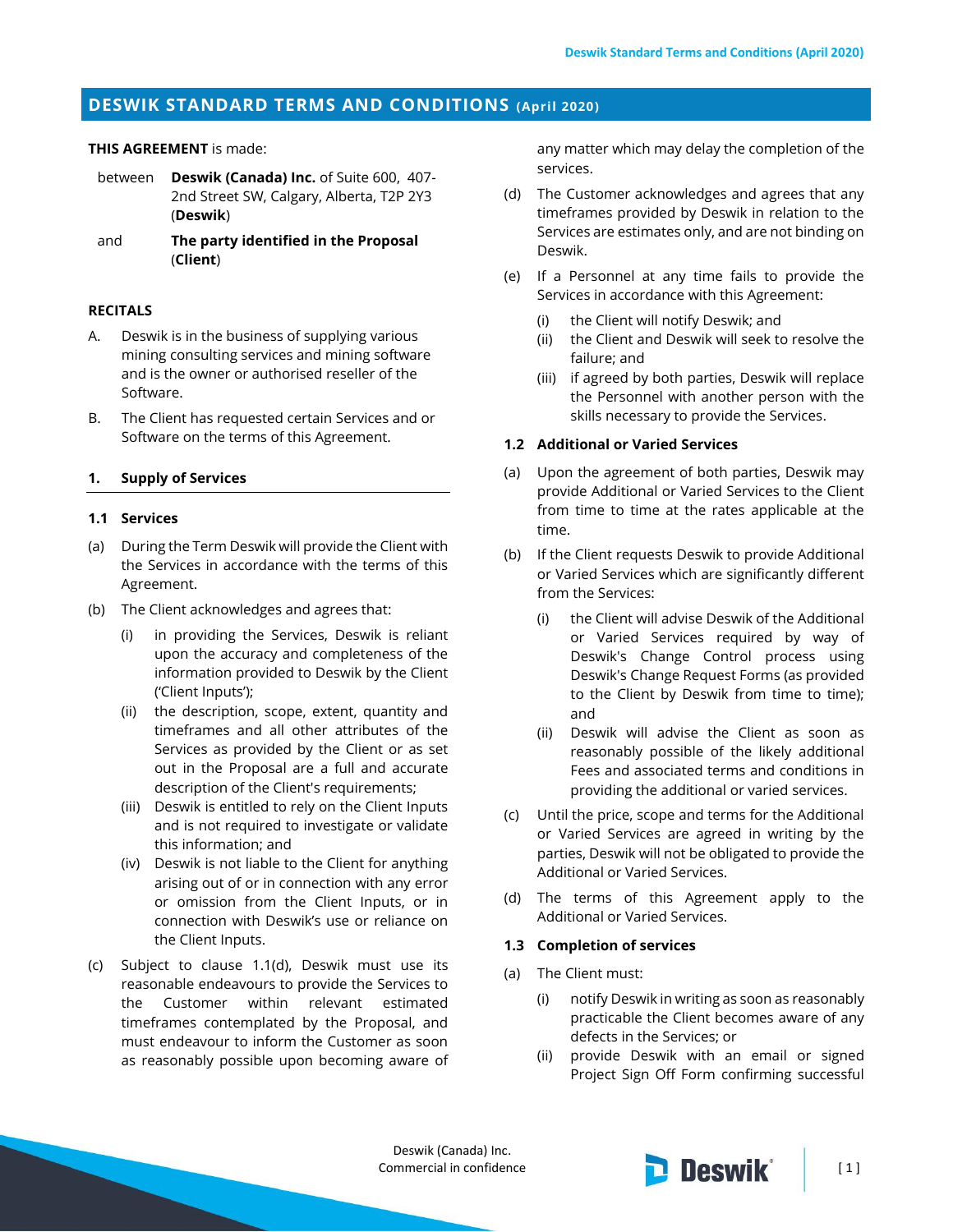completion of any Services Deswik advises the Client have been completed.

- (b) If the Client does not notify Deswik of any defects under clause [1.3\(a\)\(i\)](#page-0-1) or provide Deswik with an email or signed Project Sign Off Form confirming successful completion of the Services within 14 days of Deswik notifying the Client that the relevant Services are complete, the Client is deemed to have accepted the Services.
- (c) If the Client notifies Deswik of any defects under clause [1.3\(a\)\(i\),](#page-0-1) Deswik will, as soon as possible investigate and (where applicable) undertake rectification of the defects. Upon completion of any defect rectification the Client must promptly provide an email notification or signed Project Sign Off Form confirming the successful completion of the services, unless further defects exist. In this case, the Client is further required to notify Deswik of such defects.

# **1.4 Mutual Cooperation**

Both parties will:

- (a) inform the other party as soon as practicable of any unforeseen changes, new developments, or other issues that impact and influence the Services; and
- (b) wherever reasonably possible, accommodate each other's scheduling requirements.

### **1.5 Third Party Reliance**

The Services and Deliverables will be provided to the Client solely for the Client's benefit and for the purpose of the project described in the Proposal. The Deliverables:

- (a) should not be shown, communicated or disclosed to any other person nor relied upon by any other person or for any other purpose, without Deswik's prior express written consent; and
- (b) must not be quoted or referred to in any public document or filed with any person without Deswik's prior express written consent.

Deswik accepts no duty of care or other liability in respect of the Services or the Deliverables:

- (c) to any person other than the Client (to the extent provided for in this Agreement); or
- (d) in respect of any matter outside the scope and limitations of the Proposal.

# **2. Supply of Hardware, Software, and Software Support and Maintenance Services**

Where Hardware, Software or Software Support and Maintenance Services are provided:

- (a) risk in the hardware or Software passes to the Client on delivery of that hardware or software to the Client;
- (b) physical title to that hardware or Software passes to the Client on payment of all Fees attributable to that hardware or software to Deswik;
- (c) the Software will be provided on the terms set out in the EULA; and
- (d) the Software Support and Maintenance Services will be provided in accordance with the terms of the Software Support Agreement.

If the Client requires a licence to any Third Party Software or Deswik requires a licence to any Third Party Software for the purposes of providing the Services, the Client will be responsible for and indemnifies Deswik in respect to all costs of obtaining a licence or any other rights to use the Third Party Software.

#### **3. Obligations**

### <span id="page-1-0"></span>**3.1 Client's Obligations**

To enable Deswik to provide the Services the Client must:

- (a) provide Deswik with:
	- (i) timely access to the Client's key Personnel;
	- (ii) timely Access to all required Systems and data (including, where necessary or desirable, administrative access);
	- (iii) timely access to premises, including any necessary security clearances, where required;
	- (iv) all items identified as Prerequisites in section 4 of the Proposal;
	- (v) internal stakeholder communication and engagement;
	- (vi) internal project management;
	- (vii) details of any work standards, policies and procedures that will apply to the Personnel while working at the premises or site designated by the Client; and
	- (viii) where the Services are to be performed at the Client's site, parking and other on-site infrastructure and facilities to enable the Personnel to provide the Services.

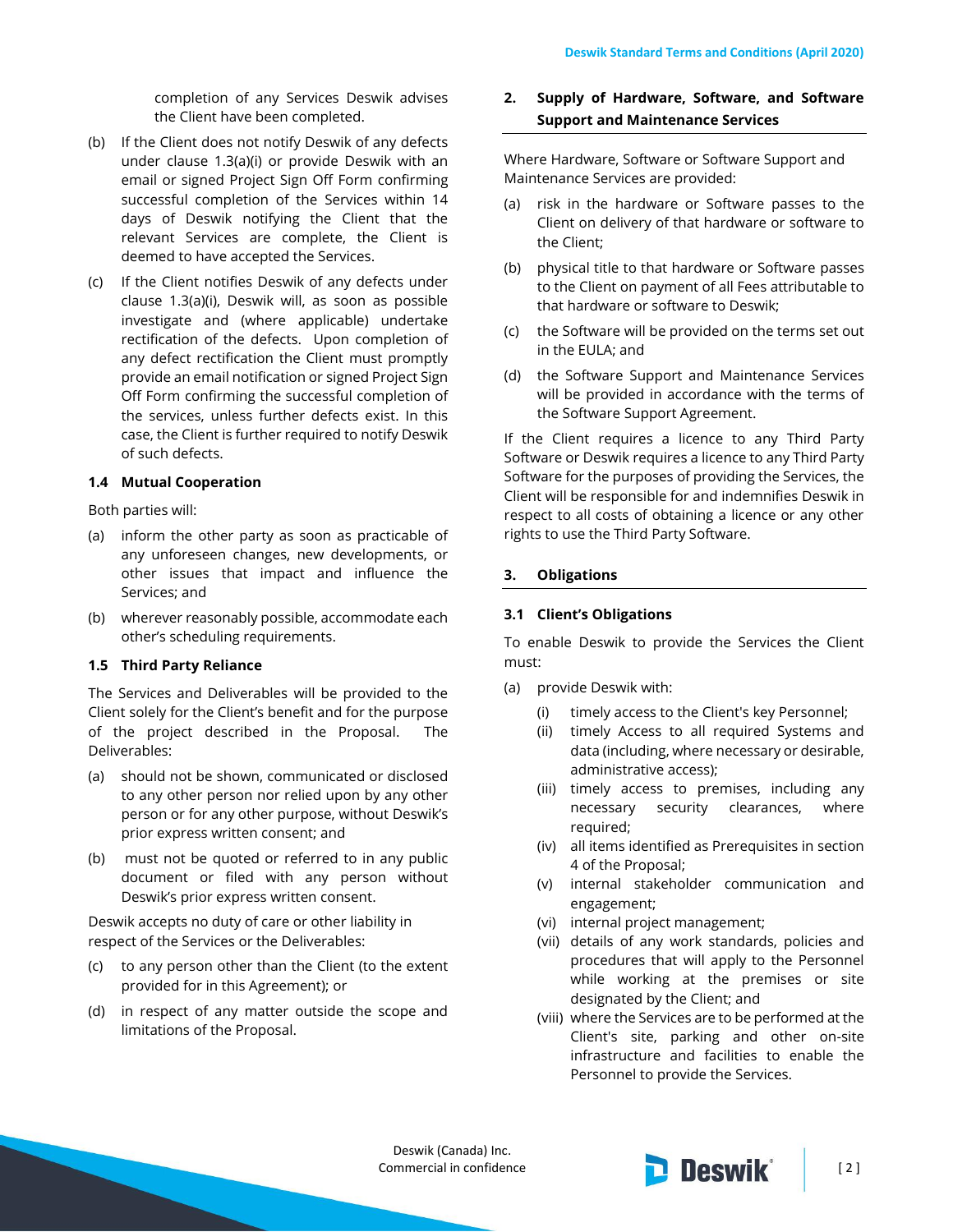- (b) use reasonable endeavours to respond promptly and accurately to all reasonable requests by Deswik to provide information required for the performance of the Services;
- (c) ensure that all information provided to Deswik is accurate and complete and is not incomplete or misleading;
- (d) where access to a Client's premises or site is required, ensure the Client's premises or site are safe and comply with all relevant occupational health and safety legislation, regulations and industry standards;
- (e) where relevant, make available to Deswik suitable Personnel of the Client to:
	- (i) provide information about the Client's System and information technology environment;
	- (ii) resolve queries; and
	- (iii) provide such other information and assistance as is reasonably requested by Deswik and its personnel in relation to the provision of the Services.
- (f) coordinate and be responsible for the assignment of tasks to the Personnel; and
- (g) any other obligations as set out in the Roles and Responsibilities section of the Proposal.

The Customer acknowledges and agrees that if the Customer does not comply with this clause [3.1](#page-1-0) then Deswik is not obliged to supply the Services to the Customer.

#### **3.2 Deswik's Obligations**

- (a) Deswik will ensure its personnel, when using the Client's premises or facilities:
	- (i) comply with all rules, directions and procedures, including those relating to security or occupational health and safety, which are in effect at the premises or facilities;
	- (ii) avoid unnecessary interference with the passage of people and vehicles; and
	- (iii) not create a nuisance or unreasonable noise or disturbance.

#### **4. Fees, Expenses and Payment**

# **4.1 Fees**

(a) The Client must pay Deswik the Fees for the Services.

- (b) Fees for Services are payable on a time and materials basis.
- (c) Deswik will issue an invoice to the Client for the Fees and the Client must pay Deswik the Fee within 30 days of receipt a tax invoice from Deswik.
- (d) In addition to the Fees, Deswik must, upon presentation to the Client of receipts or other formal evidence, be reimbursed for:

(i) all reasonable out-of-pocket expenses; and

(ii) all reasonable travel costs,

incurred by Deswik or the Personnel in performing the Services.

- (e) Deswik may change its Fees from time to time by notification to the Client.
- (f) Deswik may charge the Client Interest on any monies owing under this Agreement which are not paid within the period specified in this Agreement.

### **4.2 Quotations**

Where at any time Deswik provides a quotation to the Client (including but not limited to as part of any Proposal) the Client acknowledges and agrees that the quotation is:

- (a) based on Deswik's reasonable assessment of the time and materials required to undertake the work based on the information available to Deswik at the time of preparing the quotation; and
- (b) Services are quoted on a time and materials basis, are indicative only, and are not binding on Deswik.

# **4.3 Disputes**

If at any time the Client disputes an amount included in a tax invoice, the Client must immediately pay the amount not in dispute.

# **4.4 Deferral of performance**

If the Client fails to pay any Fees in accordance with this agreement, and such failure continues for 14 days after the Client is notified of such failure, without limiting any other remedies available to Deswik, Deswik may defer performance of all Services (whether or not relevant to those Fees), or suspend the Client's access to all Services, until the outstanding Fees are paid.

#### **5. Term**

(a) Subject to clause [5\(b\),](#page-3-0) this Agreement has effect from the Commencement Date and, unless terminated earlier in accordance with the

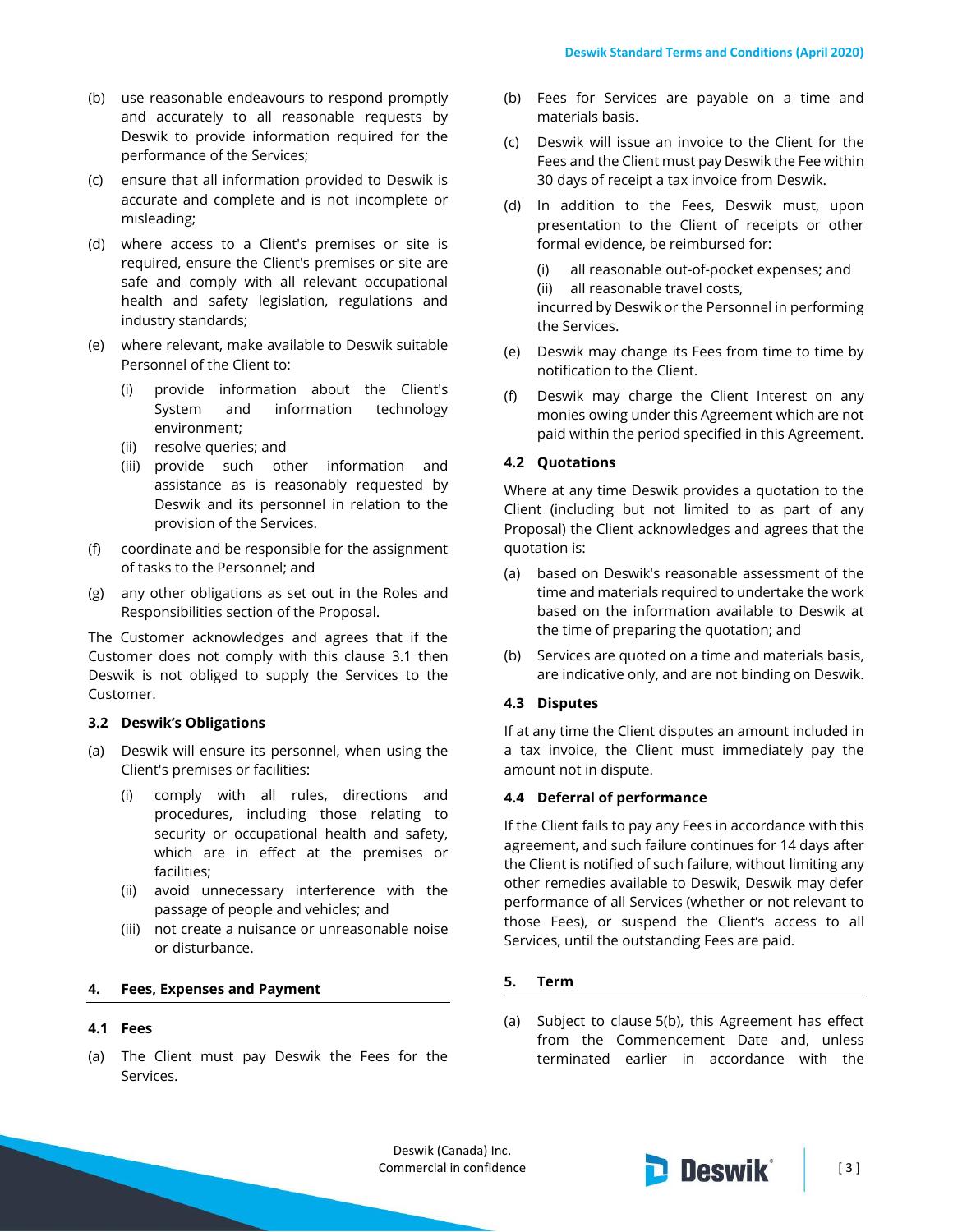provisions of this Agreement, remains in force until:

- (i) the end of the Term; or
- (ii) Deswik notifying the Client that the Services are complete.
- <span id="page-3-0"></span>(b) If, prior to the end of the Term, the parties agree in writing that this Agreement is to have effect for a mutually agreed period after the end of the Term, this Agreement, unless terminated earlier in accordance with the provisions of this Agreement, remains in force until the expiration of that period.
- <span id="page-3-1"></span>(c) If Deswik continues to provide Services to the Client after the end of the Term without this Agreement being formally extended under clause [5\(b\),](#page-3-0) the terms of this Agreement will continue to apply and following provisions will also apply:
	- (i) The Services will be provided on a month to month basis.
	- (ii) The Fees may be reviewed and increased whenever Deswik determines it appropriate (taking into account its normal fees for similar goods and services at the relevant time).
	- (iii) The Agreement may be terminated at any time by either party giving to the other party 30 day's notice in writing.

#### **6. Provincial Taxes**

- (a) The amounts payable by the Client to Deswik for, or in connection with, any supply under this Agreement do not include any Provincial Taxes.
- (b) The Client must pay Deswik an additional amount on account of Provincial Taxes equal to the amounts payable by the Client for the supply multiplied by the prevailing Provincial Tax rate.
- (c) Subject to clause 6(d), the additional amount on account of Provincial Tax is payable at the same time and in the same manner as the amounts payable by the Client are required to be paid to Deswik.
- (d) The Client is not required to pay the additional amount on account of Provincial Tax until Deswik has provided the Client with a tax invoice which is in an approved form for Provincial Tax purposes.
- (e) To the extent that the amounts for the supply consist of the reimbursement or indemnity for any liabilities, costs or expenses incurred by Deswik, in this Agreement the amount of those liabilities, costs or expenses are deemed to be net of any refund or input tax credit of Provincial Tax to which

Deswik is entitled as a result of incurring the liability, cost or expense.

### **7. Intellectual Property Rights**

#### **7.1 Deswik Background IP**

- (a) The Client acknowledges that it does not own any rights (including Intellectual Property Rights) in Deswik's Background IP.
- (b) In particular, all Intellectual Property Rights in the Software are owned by Deswik, and nothing in this Agreement assigns the Client any Intellectual Property Rights in the Software.
- (c) Subject to third party rights, Deswik grants to the Client a non-exclusive license to use Deswik's Background IP (excluding the Software) to:
	- (i) receive the Services during the Term; and
	- (ii) use the Deliverables for the Client's internal business purposes.
- (d) For clarity:
	- (i) the license contemplated by clause 7.1(d) includes the right for the Client to use the Deliverables to provide a service to third party clients of the Client, but does not permit the Client to resupply the Services to third parties;
	- (ii) the Software will be provided on the terms set out in the EULA;
	- (iii) any improvements, modifications or developments that Deswik makes to the Software in connection with the Services ('Improvements'), are the exclusive property of Deswik and the Client agrees to take all necessary steps to ensure all right, title and interest in any such Improvements, including the Intellectual Property Rights, vest in Deswik; and
	- (iv) use of Intellectual Property Rights relating to any Software Support and Maintenance Services will be governed by the terms of the Software Support and Maintenance Agreement.
- (e) All Intellectual Property Rights in the Proposal are owned by Deswik.

# **7.2 Client Background IP**

(a) Deswik acknowledges that it does not own any rights (including Intellectual Property Rights) in the Client Background IP.

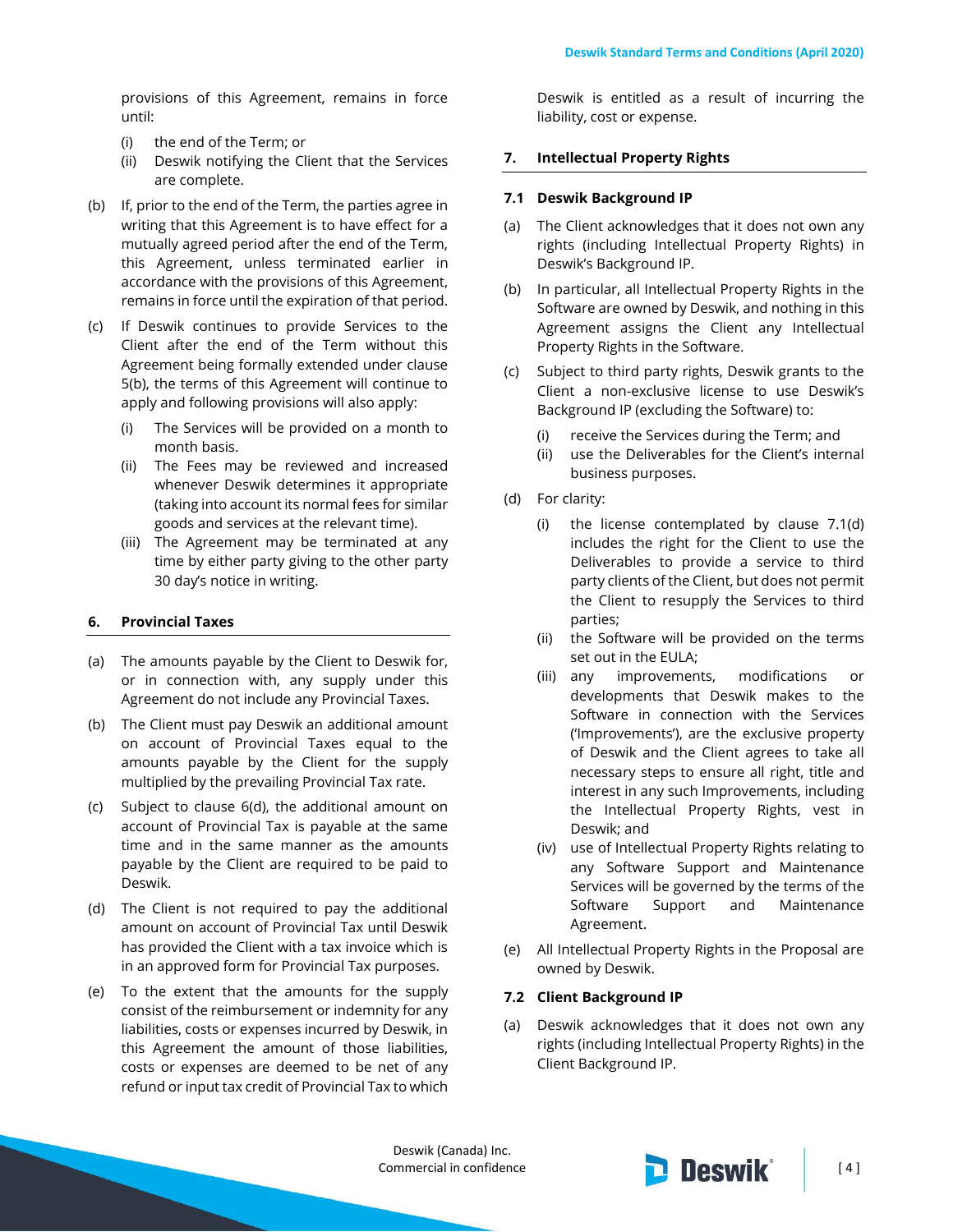- (b) The Client grants to Deswik a non-exclusive, royalty free licence during the Term to use, reproduce, modify, adapt and further develop all Intellectual Property Rights in the Client Background IP, but only to the extent required to enable Deswik to provide the Services.
- (c) Deswik will ensure that the Client Background IP is only used, copied, supplied and reproduced as necessary for the purposes of this Agreement.

# **7.3 Project IP**

- (a) Subject to clause 7.3(c), Deswik assigns to the Client all Project IP. Deswik will do all things, including executing all documents, necessary to give effect to this clause.
- (b) Notwithstanding anything else in this Agreement, the Client will own all rights, including Intellectual Property, in Project IP comprising developments to or manipulations of the Client's data, and any data files, database, documentation or records in which the Client's data is contained or which otherwise relate to the Client's data.
- (c) The Client grants to Deswik a non-exclusive, perpetual license to use the Project IP in connection with Deswik's business, including to reuse non Client-specific Project IP for other clients of Deswik; but subject at all times to Deswik's obligations of confidentiality to the Client, whether under clause 8 of this Agreement or otherwise.

### **7.4 Third Party Software**

The Client acknowledges and agrees that unless expressly stated in the Proposal, Deswik does not grant the Client a licence to use any Third Party Software.

# **7.5 No use of Deswik's marks**

The Client must not, and must ensure that its officers, employees, agents and subcontractors do not, use the trade marks or logos of Deswik except with the prior written consent of Deswik.

# <span id="page-4-0"></span>**8. Confidentiality**

#### **8.1 Access to Confidential Information**

Each party acknowledges that the other party, its employees or agents, may be given access to Confidential Information relating to the other parties' business or the operation of this Agreement or any negotiations relating to this Agreement.

#### **8.2 Obligations of Confidence**

Each party undertakes to:

- (a) hold in strict confidence all Confidential Information which comes into its possession; and
- (b) as far as commercially feasible, take the same degree of care to protect the other party's Confidential Information as the party uses to protect its own Confidential Information.

### **8.3 Survival**

The obligations of confidence in this clause [8](#page-4-0) survive expiry or termination of this Agreement.

### **9. Force Majeure**

Neither party will be:

- (a) in breach of this agreement as a result of; or
- (b) liable for,

any failure or delay in the performance of that party's obligations under this Agreement to the extent that the failure is caused by a Force Majeure Event.

### **10. Termination**

### **10.1 Termination by Client**

Without prejudice to any rights or remedies of the Client, the Client may, by at least seven (7) days' notice in writing to Deswik, terminate this Agreement if:

- (a) Deswik breaches its obligations under this Agreement and:
	- (i) the breach is not capable of remedy;
	- (ii) if capable of remedy, the breach is not remedied within 30 days of receipt of written notice by Deswik requiring the breach to be remedied; or
- (b) an Insolvency Event occurs in respect to Deswik.

#### **10.2 Termination by Deswik**

Without prejudice to any rights or remedies of Deswik, Deswik may, by at least seven (7) days' notice in writing to the Client, terminate this Agreement if:

- (a) the Client fails to pay an undisputed invoice within 30 days of receipt of that invoice and persists in that failure for a period of 14 days after receipt of notice given by Deswik to the Client;
- (b) the Client breaches its obligations under this Agreement and:
	- (i) the breach is not capable of remedy;

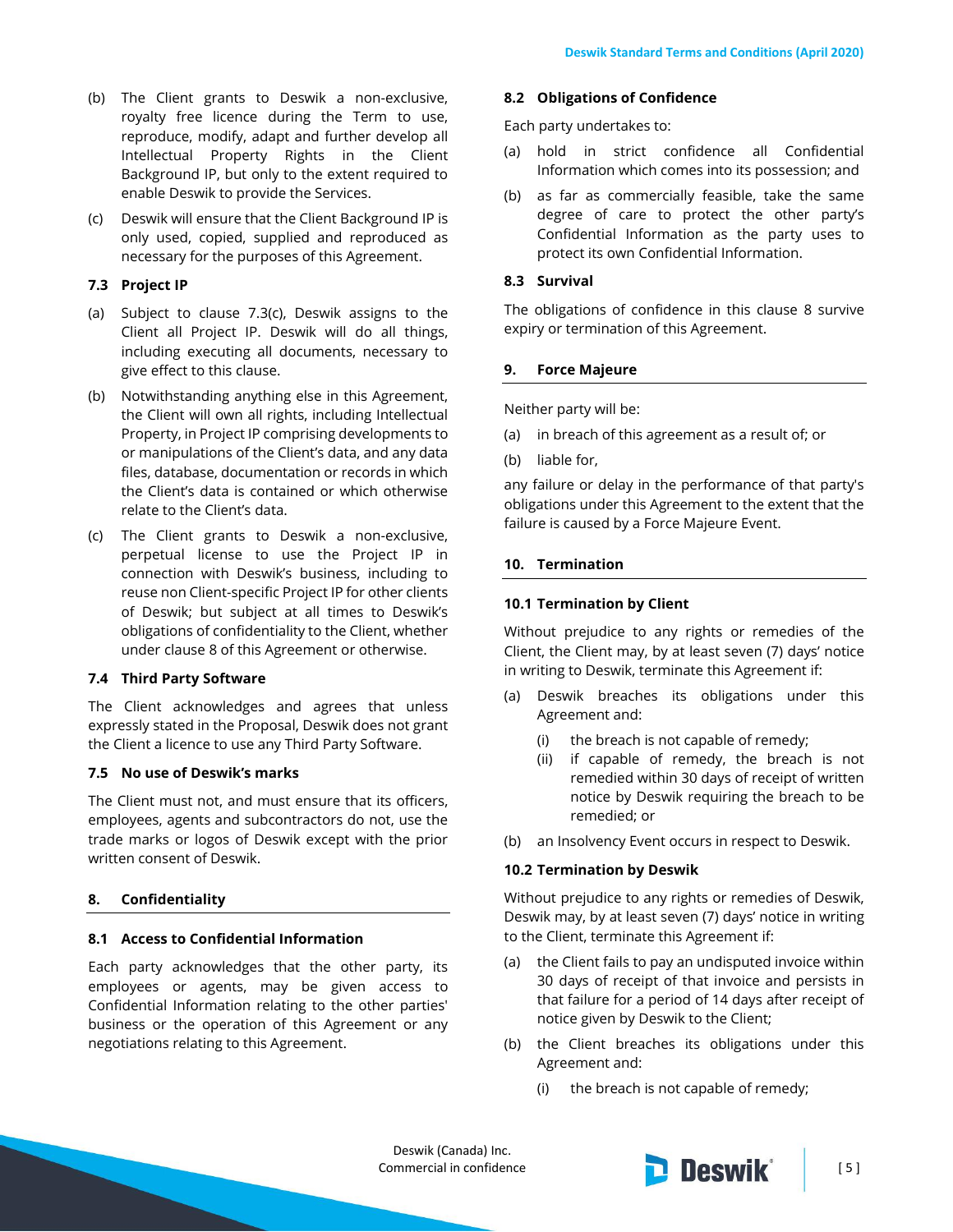(ii) if capable of remedy, the breach is not remedied within 30 days of receipt of written notice by the Client requiring the breach to be remedied,

unless the breach, having regard to its nature and importance does not justify termination; or

(c) an Insolvency Event occurs in respect to the Client.

### **10.3 Termination for convenience**

Either party may terminate this agreement at any time by giving 30 days' notice to the other party.

### **10.4 After termination**

- (a) Termination of this Agreement does not affect any accrued right or liability of either party nor will it affect the coming into force or the continuation in force of any provision of this Agreement that is expressly or by implication intended to come into or continue in force on or after the termination.
- (b) The Client must promptly pay to Deswik all money due and owing as at the date of termination of this Agreement.
- (c) Deswik must promptly deliver up or return to the Client the Confidential Information including documents, reports and records of the Client's in Deswik's possession, custody or control.
- (d) The Client must promptly deliver up or return to Deswik the Confidential Information including documents, reports and records of Deswik in the Client's possession, custody or control.
- (e) The Client must pay any Fees that Deswik notifies the Client in writing are attributable to Third Party Software for the remainder of the period for which those Fees would have been payable, but for termination.

# **11. Relationship**

The parties agree that this Agreement creates the relationship of principal and independent contractor and does not constitute:

- (a) a joint venture;
- (b) a partnership between the Client and Deswik;
- (c) a relationship of agency between the Client and Deswik; or
- (d) a relationship of employer and employee between the Client and Deswik or the Client and the Personnel.

#### **12. No authority to bind**

Deswik acknowledges that it does not have the authority to incur, and agrees not to incur, any obligation or liability on behalf of the Client, except with the express written consent or instructions of the Client.

# **13. Disclaimer and Limitation of Remedies**

### **13.1 Customer Warranty**

The Customer warrants that:

- (a) the Customer's premises and any other premises at which the Services are performed, and travel to and from those premises, will be safe; and
- (b) use of the Customer Material by Deswik in accordance with this agreement will not infringe the Intellectual Property Rights of any third party.

### **13.2 Accuracy and Reliance Warranties**

- (a) The Customer represents and warrants, and it is a condition of this agreement, that:
	- (i) all information provided by the Customer or on the Customer's behalf to Deswik is accurate and is not, whether by omission of information or otherwise, misleading;
	- (ii) the Customer has not withheld from Deswik any document, information or other fact material to the decision of Deswik to enter into this agreement or any Proposal; and
	- (iii) the Customer did not rely upon any representation made to the Customer by Deswik or any Related Body Corporate of Deswik (if any) prior to entry into this agreement.
- (b) The Customer acknowledges that Deswik is relying on the information provided by the Customer in preparing the Proposal and any other relevant scoping documents and timeframes in connection with the Services.

# **13.3 No Warranty**

- (a) Deswik takes commercial steps to provide the Services so as to meet the Client's requirements. However, Deswik gives no warranty that the Services will be fit for any particular purpose or will be performed within any particular time.
- (b) Under no circumstances will Deswik be liable for any incidental, special, indirect, direct or consequential damages or loss of profits, interruption of business, loss of business

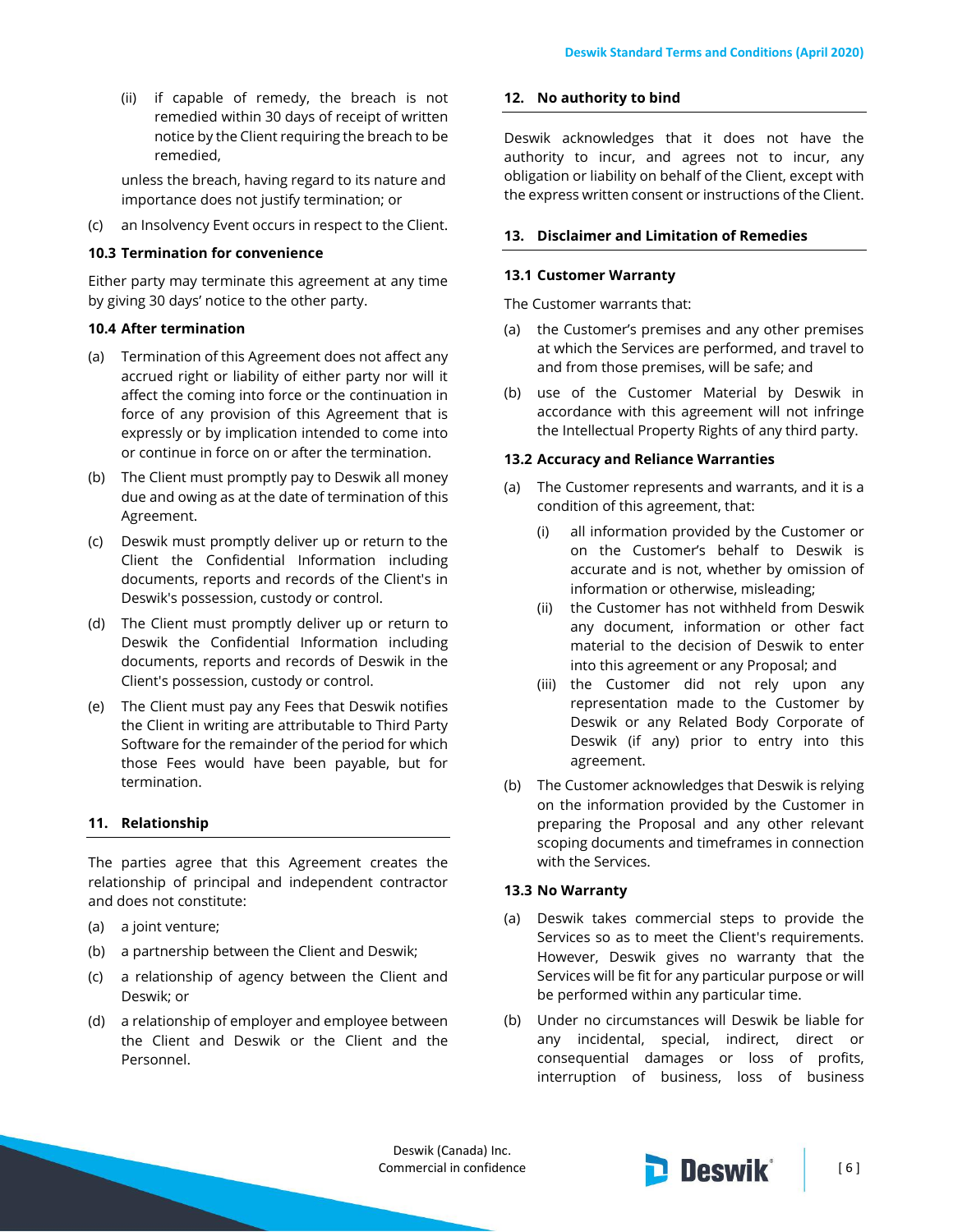opportunity or goodwill, any claims for indirect, special or punitive damages, third party claims or any indirect or consequential losses or related expenses which may arise from or be related to the performance of this Agreement or the installation or use of any Software, including but not limited to those resulting from defects in the Software, or loss or inaccuracy of data of any kind and whether or not Deswik has any notice of the possibility of such damages.

- (c) If Deswik breaches any provision of this agreement, Deswik's sole and exclusive maximum liability, whether based in contract, tort, or otherwise, will not in any event exceed the lesser in value of:
	- (i) re-performing the Services; or
	- (ii) re-performance of the Services by a third party reasonably acceptable to Deswik.
- (d) The Client agrees that the Client must commence any action arising out of or related to this Agreement and the Services or the Client's use of the Software or other Services within one (1) year of the loss or damage arising. After that time the Client agrees that any cause of action will be permanently barred.
- (e) Nothing in this Agreement is intended or will be construed as excluding or modifying any statutory rights, warranties or conditions which are applicable to this Agreement or the Software and which by virtue of any legislation may not be modified or excluded.

# **14. Representatives**

Each party will on the Commencement Date and from time to time if a nominated representative is replaced, advise the other party of the name and contact details of their nominated representative to:

- (a) facilitate communication between the parties and facilitate the provision of the Services;
- (b) provide any information required by a party in respect to the Services;
- (c) deal with any issues which arise in respect to the Services or this Agreement; and
- (d) receive any notices given under this Agreement.

#### **15. Non-Solicitation**

Neither party will either during the Term or for a period of six months after the Term or any extension of the Term, solicit the services of any employee of the other party.

#### **16. Assignment or other Transfer**

Neither party may assign all or any of its rights or obligations under this Agreement to any other person or entity without the prior written consent of the other party.

### <span id="page-6-0"></span>**17. Dispute Resolution**

#### <span id="page-6-1"></span>**17.1 Agreement to Participate in Dispute Resolution**

The parties agree to comply with the dispute resolution provisions of this clause [17](#page-6-0) in respect to any dispute which arises between the parties in respect to this Agreement prior to commencing any litigation or arbitration.

### **17.2 Dispute notice**

If there is a dispute between the parties, then either party may give a notice to the other succinctly setting out the details of the dispute and stating that it is a dispute notice given under this claus[e 17.1.](#page-6-1)

#### <span id="page-6-2"></span>**17.3 Notice in response**

Within 5 Business Days after the delivery of the dispute notice, the recipient must deliver to the other party a notice in response:

- (a) acknowledging the party's receipt of the dispute notice;
- (b) stating that it is a notice given under this clause [17.3;](#page-6-2) and
- (c) succinctly setting out any information it believes is directly relevant to the dispute.

### <span id="page-6-3"></span>**17.4 Initial meeting**

- (a) The parties must meet within 10 Business Days after the date of delivery of the dispute notice and attempt to resolve the dispute.
- (b) Each party must use its best endeavours to resolve the dispute and act in good faith.

# **17.5 Mediation**

(a) If the dispute is not resolved within 10 Business Days of the meeting held pursuant to clause [17.4](#page-6-3)

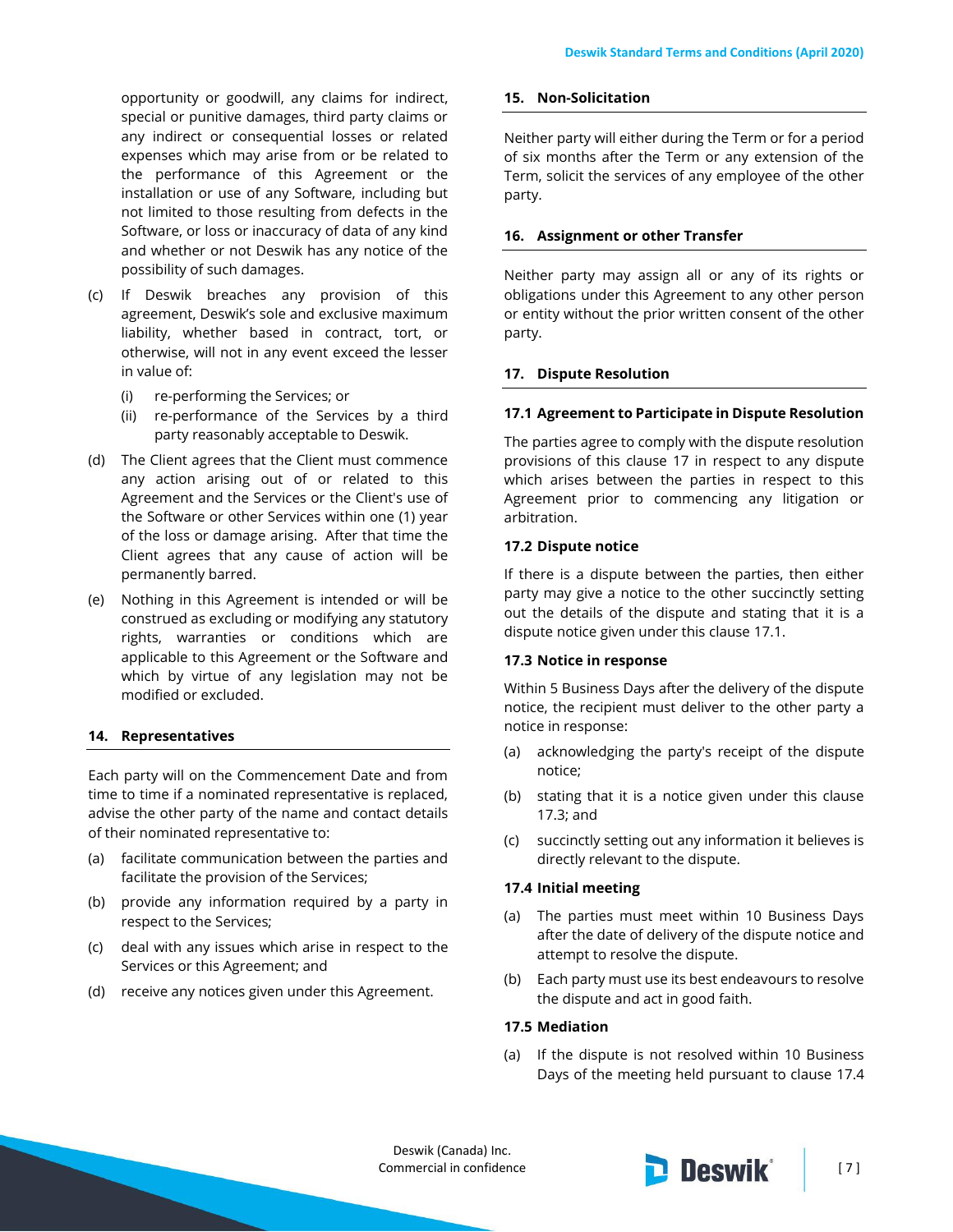or such further period as the parties may agree, any party may refer the dispute to the Canadian Commercial Arbitration Centre (CCAC) for mediation.

(b) The mediation will be conducted in accordance with the CCAC Conciliation and Mediation Rules which set out the procedures to be adopted, the process of selection of a mediator and the costs involved.

### **17.6 Agreement remains in force**

The parties must each continue to perform their respective obligations under this agreement pending resolution of the dispute.

#### **17.7 Injunctions**

Nothing in this clause [17](#page-6-0) prevents any of the parties from commencing injunctive relief where damages may be an inadequate or inappropriate remedy.

#### **17.8 Survival**

This claus[e 17](#page-6-0) survives rescission, termination or expiry of this Agreement.

### <span id="page-7-0"></span>**18. Notices**

- (a) A notice given under this agreement must be:
	- (i) in writing and signed by or for the sender;
	- (ii) directed to the recipient's address specified in this agreement or as varied by written notice; and
	- (iii) left at, or sent by prepaid registered post, hand delivery or facsimile to, that address.
- (b) A notice is deemed to have been given:
	- (i) if left at the recipient's address or hand delivered, on the day of delivery;
	- (ii) if sent by prepaid registered post, 5 Business Days after the date of posting; or
	- (iii) if sent by facsimile, when the sender's facsimile machine records that it has been transmitted without Error.
- (c) The provisions of this clause [18](#page-7-0) are in addition to any other mode of service permitted by law.

# **19. Miscellaneous**

#### **19.1 Governing Law and Jurisdiction**

This agreement is governed by the laws applicable in the Province of Alberta, Canada (Alberta) and the parties submit to the jurisdiction of the Alberta courts in

respect of all matters arising under or in connection with this Agreement.

### **19.2 Entire Agreement**

This Agreement, the EULA, and the Software Support Agreement constitutes the entire agreement between the parties about its subject matter and supersedes all prior contracts, arrangements and understandings in relation to that subject matter and may only be altered in writing signed by all parties.

#### **19.3 Counterparts**

This Agreement may be executed in any number of counterparts each of which is taken to be an original. All of those counterparts taken together constitute one instrument. An executed counterpart may be delivered by facsimile.

#### **19.4 Waivers**

A waiver by a party of any of its rights under this agreement must be in writing and does not operate as a waiver of any other right or as a future waiver of that or any other right.

#### **19.5 Costs and expenses**

Each party must pay its own costs and expenses in respect of the negotiation, preparation and execution of this Agreement and any other document executed pursuant to this Agreement.

#### **19.6 Further Action**

Each Party must do all things and sign all documents reasonably necessary to give effect to this agreement and the transactions contemplated by it.

#### **19.7 No Merger**

None of the provisions of this Agreement merge on termination, settlement or completion of this Agreement, nor are affected by the signing and/or delivery of any other document.

#### **19.8 Client's Acknowledgements**

- (a) Any material made available by Deswik and any statement made by Deswik in the Proposal is Deswik's own material and information. The Client in entering into this Agreement relied upon its own personal assessment and enquiries with respect to that material, those statements and the Agreement.
- (b) The Client acknowledges, before entering into this Agreement, the need for the Client to:
	- (i) consider the terms of this Agreement; and

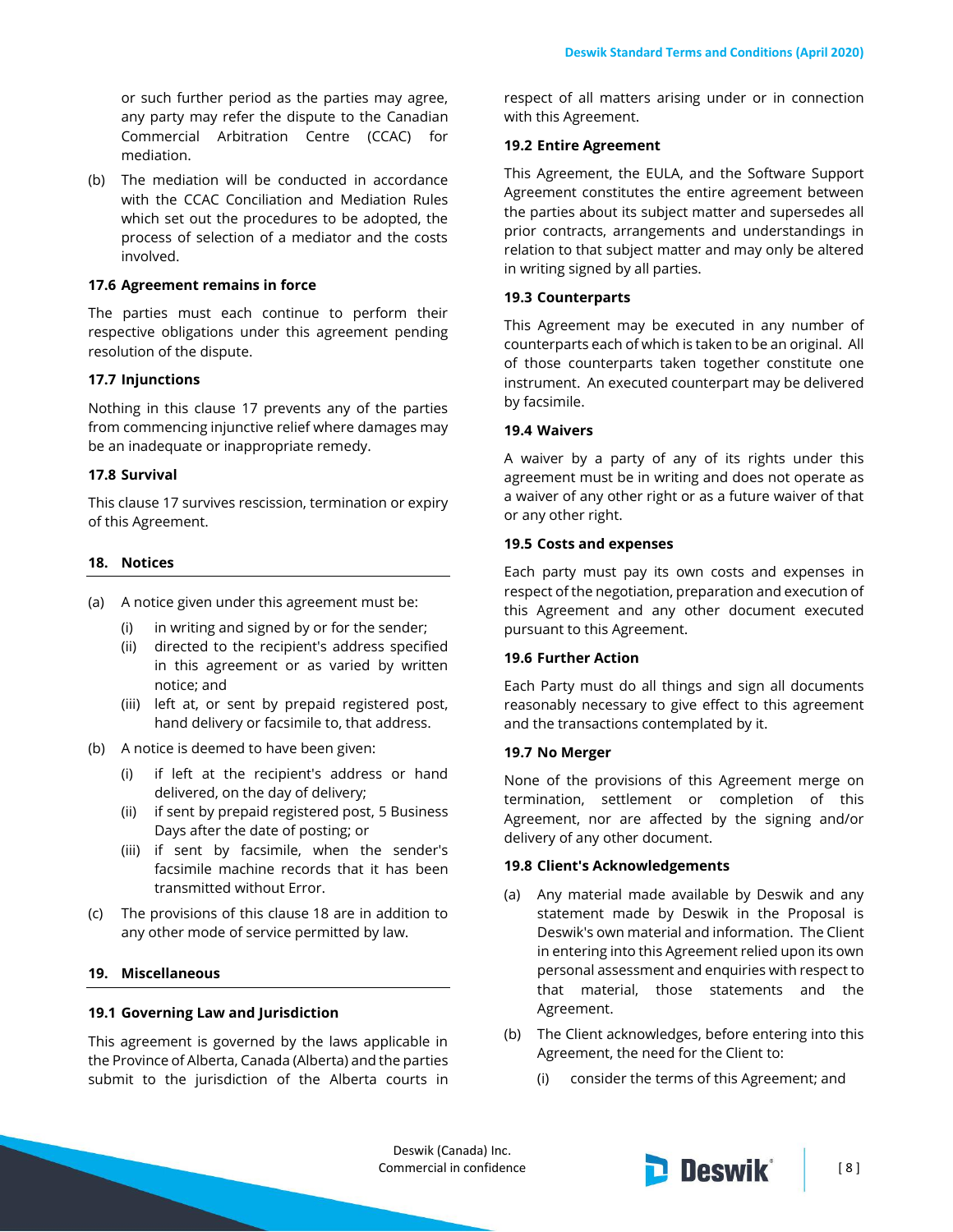(ii) obtain independent legal advice on the meaning of the provisions of this Agreement and their legal or practical effect,

including the risks of entering into this Agreement and the parties performing the transactions contemplated by the Proposal.

#### **19.9 Severance**

If any provision or part of a provision of this Agreement is invalid or unenforceable in any jurisdiction:

- (a) the provision must be read down for the purposes of the operation of that provision in that jurisdiction, if possible, so as to be valid and enforceable; or
- (b) if the provision cannot be read down it must be severed if it is capable of being severed, without affecting the remaining provisions of this Agreement or affecting the validity or enforceability of that provision in any other jurisdiction and the parties must consult in good faith to determine whether any amendment or substituted provision is required.

### **20. Definitions and Interpretation**

#### **20.1 Definitions**

In this Agreement unless the contrary intention is apparent or the context otherwise requires:

**Access** means any interaction or communication with the System by way of any communications mechanism using guided or unguided electro-magnetic energy that causes the System to react or respond, in any manner whatsoever, to such interaction or communication and **Accessing** has a corresponding meaning.

**Accessible Code** means source code that is unprotected and accessible in the Software and includes, without limitation, scripts, macros, custom reports and workflows.

**Additional or Varied Services** means any additional services requested by the Client from time to time including any varied services or the provision of any Excluded Services.

**Additional Software** means updates, patches, new functionality, supplements, plugins, custom modifications or new functionality specific to the Licensee's needs, or other add-on components of the Software.

**Business Day** means a day that is not a Saturday, Sunday or a public holiday in the Canadian province in which the work is being undertaken.

**Change Control Process** means Deswik's Change Control Process which forms part of the Deswik Project Management framework as notified by Deswik to the Client from time to time.

**Client** means the client identified as such at the commencement of the Proposal.

**Client Background IP** means Intellectual Property Rights owned by or licensed to the Client, which existed prior to the date of this Agreement or which were developed or acquired by the Client independently of this Agreement, and which are provided by or on behalf of the Client to Deswik for the purposes of this Agreement. Client Background IP includes the Client Material.

**Client Material** means any material provided by or to which access is given by the Client to Deswik for the purposes of this agreement including documents, equipment, reports, technical information, studies, plans, charts, drawings, calculations, tables, trade marks, logos, schedules and data stored by any means.

**Commencement Date** means the date specified in the 'Project Resources and Timing' section of the Proposal.

**Confidential Information** means information relating to a party's Intellectual Property or to a party's business operations including, without limitation:

- (a) any information that is designated by a party as confidential;
- (b) the Software including the source codes;
- (c) all information given or obtained in circumstances where it could reasonably be inferred as being confidential;
- (d) the terms of this Agreement; and
- (e) all know-how, techniques, processes and commercial and financial information of a party,

but does not include information that:

- (f) becomes publicly available other than as a result of a breach of claus[e 8;](#page-4-0)
- (g) is authorised, permitted or directed to be disclosed by the other party;
- (h) is required to be disclosed by law; or
- (i) is required to be disclosed to a party's legal or financial advisers.

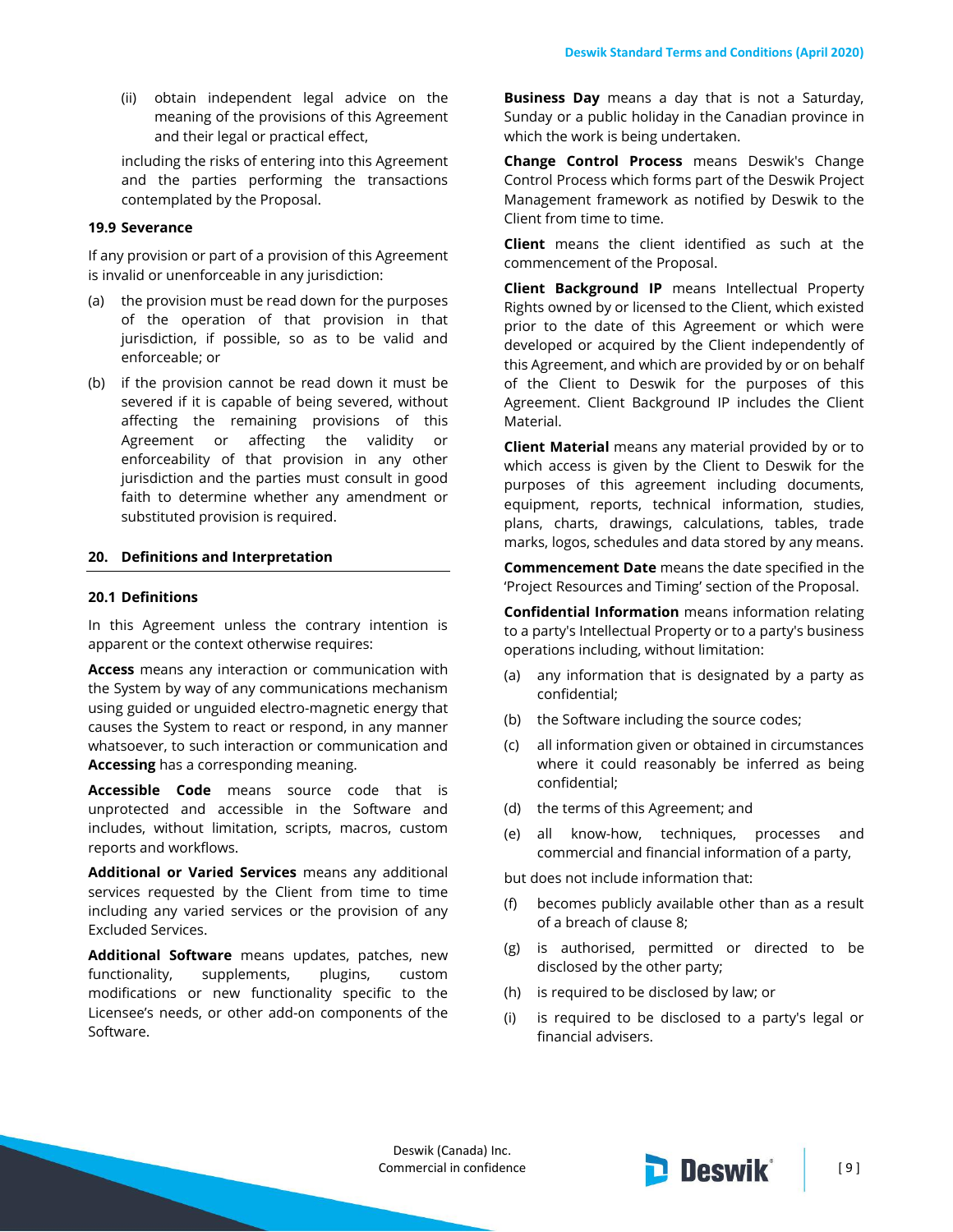**Deliverable** means any materials produced or supplied by or on behalf of Deswik in performance of the Agreement.

**Deswik Background IP** means Intellectual Property Rights owned by or licensed to Deswik and which are:

- (a) used by Deswik in the performance of the Services; or
- (b) otherwise made available to the Client by Deswik under or in connection with this Agreement,

and which existed prior to the date of this Agreement or which was developed or acquired by Deswik independently of this Agreement. Deswik Background IP does not include Project IP. Deswik Background IP does include the Software and the Deswik Material.

**Deswik Material** means any material provided by or to which access is given by Deswik to the Client for the purposes of this agreement including the Deliverables, documents, equipment, reports, technical information, studies, plans, charts, drawings, calculations, tables, schedules and data stored by any means but excludes the Software and the Third Party Software.

**Embedded Software** means any third party software which may contain Accessible Code or Protected Code licensed by Deswik from a third party and embedded in the Software.

**Error** means a verifiable and reproducible failure of the Software to conform in any material respect to the published specifications under conditions of normal use.

**Error Correction** means a modification or addition that, when made or added to the Software, brings the Software into material conformity with the published specifications.

**EULA** means Deswik's End User Licence Agreement in respect to the Software.

**Excluded Services** means those excluded services and support identified in the 'Exclusions' section of the Proposal.

**Fees** means the fees set out or calculated in the manner specified in the 'Investment' section of the Proposal.

**Force Majeure Event** means any occurrence or omission outside a party's control including, without limitation:

(a) a physical natural disaster including fire, flood, lightning or earthquake or the after-effects of a physical natural disaster (including without limitation, electricity or telecommunication disruption or travel disruptions or restrictions);

- (b) war or other state of armed hostilities (whether war is declared or not), insurrection, riot, civil commotion, act of public enemies, national emergency (whether in fact or in law) or declaration of martial law;
- (c) epidemic or quarantine restriction;
- (d) failure of a third party service provider;
- (e) failure of third party hardware or software;
- (f) confiscation, nationalisation, requisition, expropriation, prohibition, embargo, restraint or damage to property by or under the order of any government agency;
- (g) any law taking effect after the date of this agreement which has an adverse impact on Deswik's ability to provide the Services; and
- (h) strike, lock-out, stoppage, labour dispute or shortage including industrial disputes that are specific to a party or the party's subcontractors.

#### **Insolvency Event** means:

- (a) a liquidator, receiver, receiver and manager, administrator, official manager or other controller, trustee or controlling trustee or similar official is appointed over any of the property or undertaking of the person;
- (b) the person or the person's property or undertaking becomes subject to a personal insolvency arrangement;
- (c) the person is or becomes unable to pay its debts when they are due or is presumed to be insolvent at law;
- (d) the person ceases to carry on business; or
- (e) an application or order is made for the liquidation of the person or a resolution is passed or any steps are taken to liquidate or pass a resolution for the liquidation of the person, otherwise than for the purpose of an amalgamation or reconstruction.

**Intellectual Property** includes patents, designs, registered designs, copyright, literary and artistic works, circuit layouts, registered and unregistered trademarks, trade and business names, trade secrets, applications of any of the above, as well as rights in and to inventions, discoveries, improvements, look and feel, works and names.

**Intellectual Property Rights** means the rights comprised in any Intellectual Property or other proprietary rights whether at common law or by statute, rights to apply for registration under a statute in respect